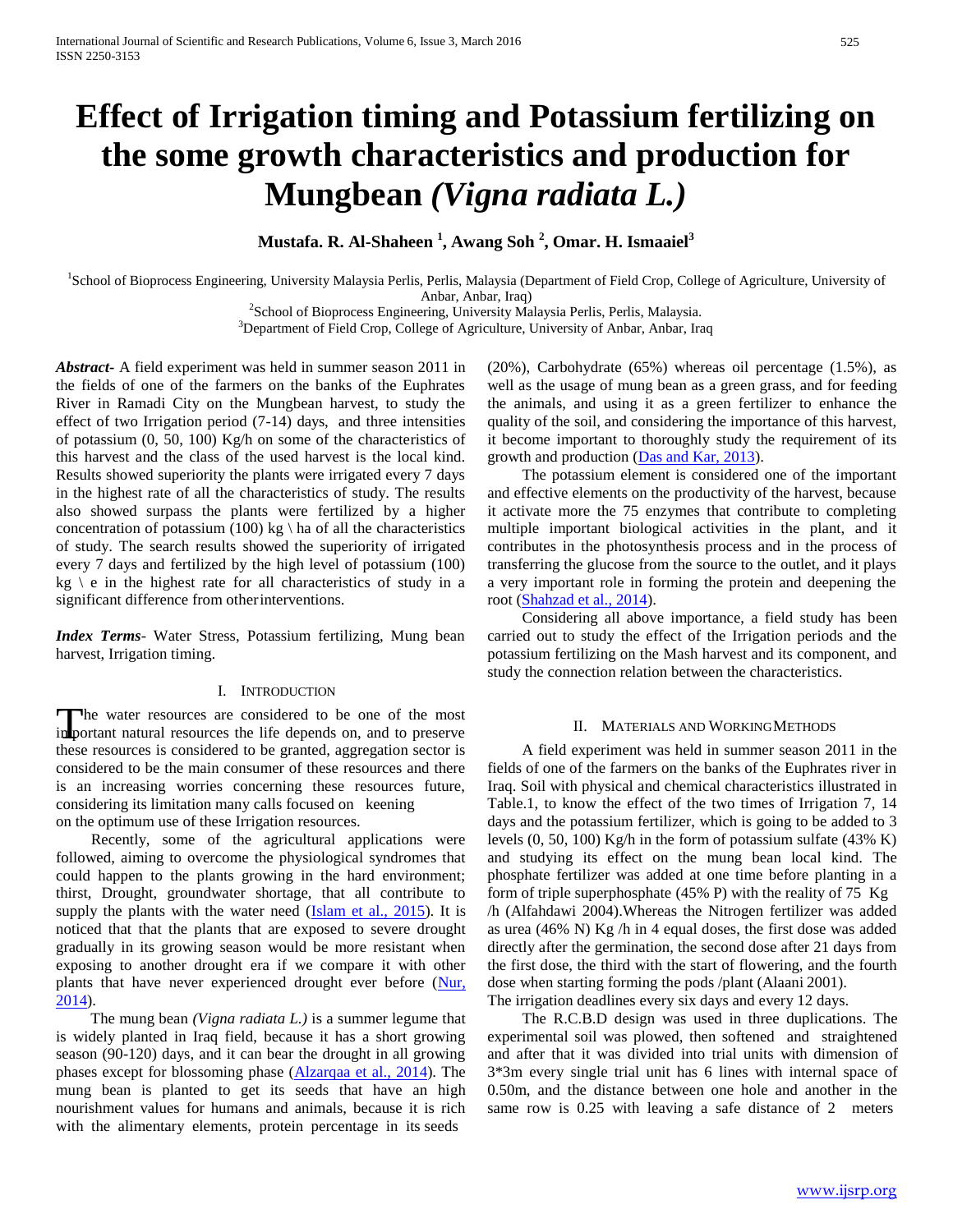between a duplicate and the other, and 1.5m between a treatment unit and the other to control the movement of the water.

The failure hole were replaced after appearing of 75% of the seedling by plants already planted in glass sand in the same time of the planting of the original to insure similarity in plants growth, the bushes were fought all the growth season to insure that the bushes do not complete the harvest in the field of experiment.

## III. MEASURED THE SOIL MOISTURE DIRECTLY INTHE FIELD.

Using method (CPN 503 DR hydro probe), the moisture of soil was determined and follow-up attrition moisture with layers of soil. The irrigation scheduling process as it has been installed measurement pipes in the field and measurement process has been at depths of 10, 20, 30 and 40 cm from the soil surface. The weight method was used to compare the moisture measurements of soil with device data aforementioned**.** The plants were reduced to 1 plant in one hole after three weeks from germination. And the following characteristics where studied:

**Plant Height**: it was measured from the point of connecting The stem with the soil to the top of theplant.

**Leaf area**: It was calculated Leaf area was measured by using a laser leaf area meter (Laser Area Meter CI-203 and Serial Number 203-2.13-08059).

**number of days to flowering.**: the number of days from the date of planting until first flowering (Ali, et. al. 1990).

.

| Table.1: Some of the physical and chemical characteristics of |  |  |
|---------------------------------------------------------------|--|--|
| the experience field soil before the planting.                |  |  |

| The Characteristic                                           | Value          |  |
|--------------------------------------------------------------|----------------|--|
| Electrical conductivity ds.m <sup>-1</sup>                   | 2.35           |  |
| The degree of soil interaction                               | 7.35           |  |
| <b>Nutrients</b>                                             |                |  |
| Instant nitrogen PPm                                         | 64.2           |  |
| <b>WP-ready PPm</b>                                          | 13.7           |  |
| Organic matter g/kg                                          | 1.09           |  |
| Apparent density mg.g/m3                                     | 1.22           |  |
| Volumetric distribution of separate soil<br>$(G. kg 1-soil)$ |                |  |
| IV. RESULTS AND DISCUSSION<br>Sand                           | 144            |  |
| Clay 1.Plant height: The results illustrated                 | in 32FOigure.1 |  |
| <b>Silt</b>                                                  | 536            |  |
| Conception                                                   | Clay, alluvial |  |
|                                                              | <b>Fusion</b>  |  |
| Percentage soil moisture when pulling 33<br><b>KPa</b>       | 31.4           |  |
| Percentage soil moisture when you lift 1500<br>kPa           | 16.6           |  |



indicates significant effects of the Irrigation and potassium factors in increasing plant height of Mung bean harvest. The results showed that there is a significance effected of the Irrigation timing in this character, where the first timing 7 days had the highest rates of plants height (cm) (**65.73cm**), with a significance difference from the second Irrigation timing which given a rate of plant height (cm) (**38.00cm**) and this can be explained by sufficient humidity available which caused an increase the ratio of the absorbance elements, that reflected positively on increasing the division of the cells and its elongation, consequently a total increase in growth and plant heights (Ihsan et al., 2013) This result goes along with (B enlloch-González et al., 2015), who indicates to the role of the water in conserving the shape of the vegetarian cell throughout filling it with water and increasing its elongation, that leads to increase in the height of the plant in addition to the fact that the water is a solvent and a transporter to other solvents, that increase the ability of the plant to elongate.

The potassium concentrations had a clear effect on the plant heights rates, the 100 Kg/h concentration gave the highest rate of the plant height (**101.22cm**) and with a significant difference from the other concentrations (50, 0) Kg/h which given of (**65.73cm**) **(81.76cm**), arranged. Shows figure. 1 the significance Interactions between the Irrigation timing and the potassium fertilizer concentrations, the plants which was Irrigation with 7 days and fertilized with high concentration (100) Kg /h with potassium fertilizer gave the highest rates of the plant height (**101.22cm**) with a significance difference from the rest of the Interactions, and that can be explained by the availability of the humidity and the element of potassium in the soils from the beginning of the plant growth that led to an increase the speed of photosynthesis and that reflected positively on the plant height (S hahzad et al., 2014).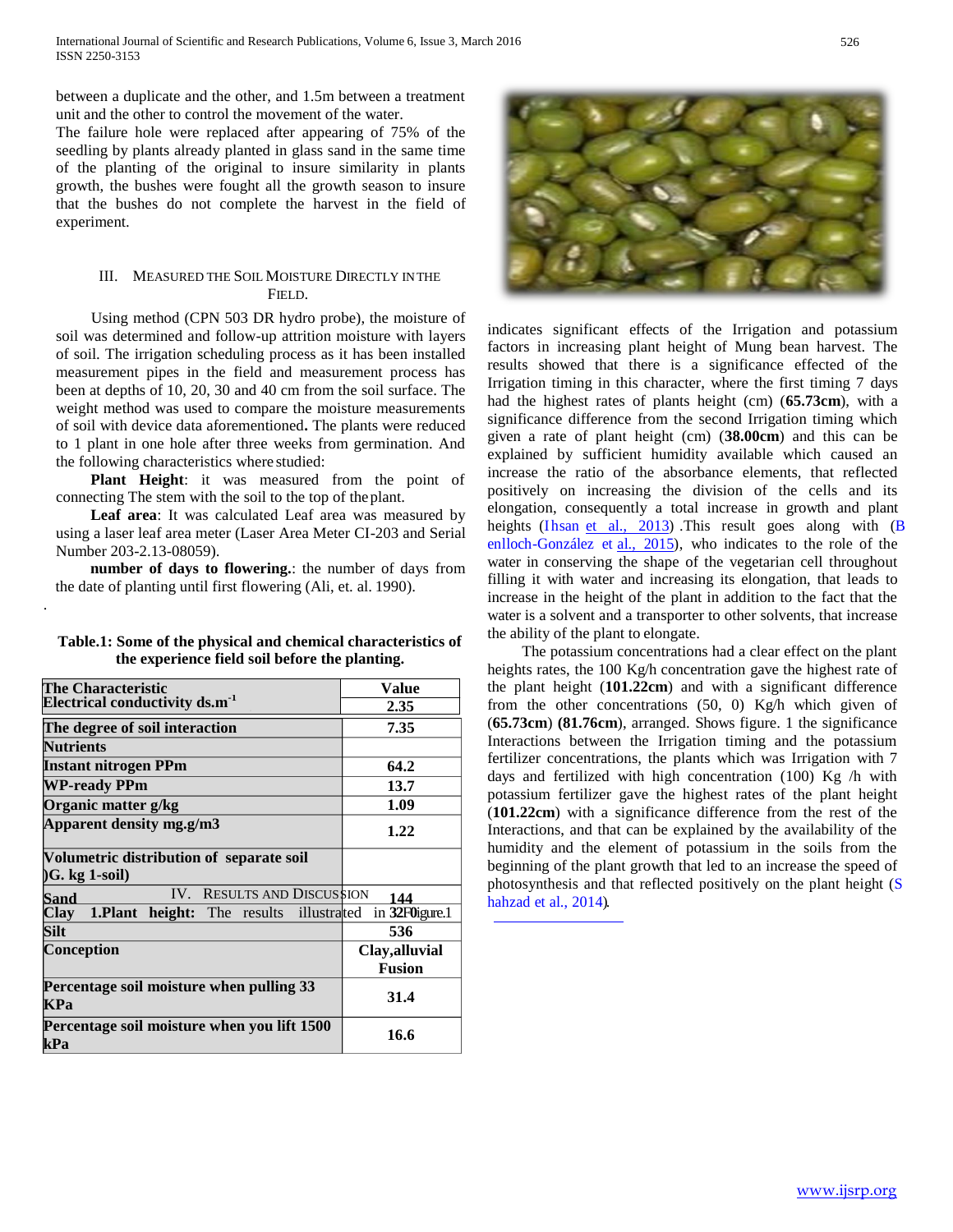Figure.1 effect of Irrigation timing and potassium fertilizer and the interaction between them in the plant height (cm).



## **2. Leaf area (cm<sup>2</sup> ).**

The results illustrated in Figure.2 indicates significance effects of the Irrigation factor in the leaf area for the harvest, 7 days factor gave the value of the highest rate of the leaf area (**2876.67cm<sup>2</sup>** ), and with a significant difference from the second factor 14 days which gave (**2112.56cm<sup>2</sup>** ). That can be explained that the water stress has a negative effect on the leaf elongation, and that is reflected in the plant leaf area and these results go along with (Rao et al., 2015).

The results illustrated in Figure.2 indicates significant effects of the potassium in plant leaf area of Mash harvest. The plants fertilized with a high concentration (100) Kg /h with potassium fertilizer gave the highest rates of the plant leaf area (**3733.34cm<sup>2</sup>** ), and with a significance difference from the rest factors (50, 0) which gave a rate of leaf area reached (**3389.54cm<sup>2</sup>** ), (**2876.67cm<sup>2</sup>** ) respectively. This is an attributable to the important role of potassium in the process of division and elongation of the cells and that reflects positively on the leaf area and plant height, these results go along with (Ranawake et al., 2012). Figure.2 showed the significance Interactions between the Irrigation timing and the potassium fertilizer concentrations, the plants which was Irrigation with 7 days and fertilized with high concentration (100) Kg /h with potassium fertilizer gave the highest rates of the leaf area reached (**3733.34cm<sup>2</sup>** ) and with a significant difference from the rest of the interactions. This is due to that the water and potassium union that affected in the leaf area and all plant activity, consequently an increase in plant elongation and then the leaf area.These results go along with

Figure.2 Irrigation timing and potassium fertilizer effect and the interaction between them in the plant Leaf area  $\text{cm}^2$ ).



# **4- The Number of Days to Flowering: 0**

The results illustrated in Figure.3 indicates significant effects of the weathering factor in the leaf area for the mung bean harvest.The results indicate significance effects of the weathering factor in the planting day number until ripeness for the mung bean harvest, 14 days was superior to less value for the number of days to flowering (**101.00**) days and with a significance difference from the first timing 7 days that gave a higher the number of days to flowering reached (**89.32**) days.This result shows the clear effect of the humidity on the flowering and ripeness of the plant, and this result goes along with (Abyar et al., 2014).The results illustrated in Figure.3 Indicates significant effects of the potassium in plant growth, flowering, and ripeness of mung bean harvest. The plants fertilized with high concentration (100) Kg /h with potassium fertilizer led to decrease the number of days to flowering, and it given (**92.30**) days, and with a significance difference from the rest factors (50, 0) which given the number of days to flowering (**97.45**), (**101.00**) days respectively. It has been attributed to the effect of the potassium on the flowering and Fertilization in mung bean and provoking the process of flowering and horns creation, these results consistent (Bushra et al., 2013).

Figure.3 shows the significance interference between the Irrigation timing and the potassium fertilizer concentrations, the plants which were Irrigation with 14 days and fertilized with a high concentration (100) Kg/h with potassium fertilizer gave the number of days to flowering (**68.00**) days with a significant difference from the rest of the interactions. This is supported by (Alzarqaa et al., 2014) who got the same results. (*Mondal et al., 2015*) said that if the humidity was available in the phases of mung bean growth will encourage the green growth and that will lead to ripeness delay.